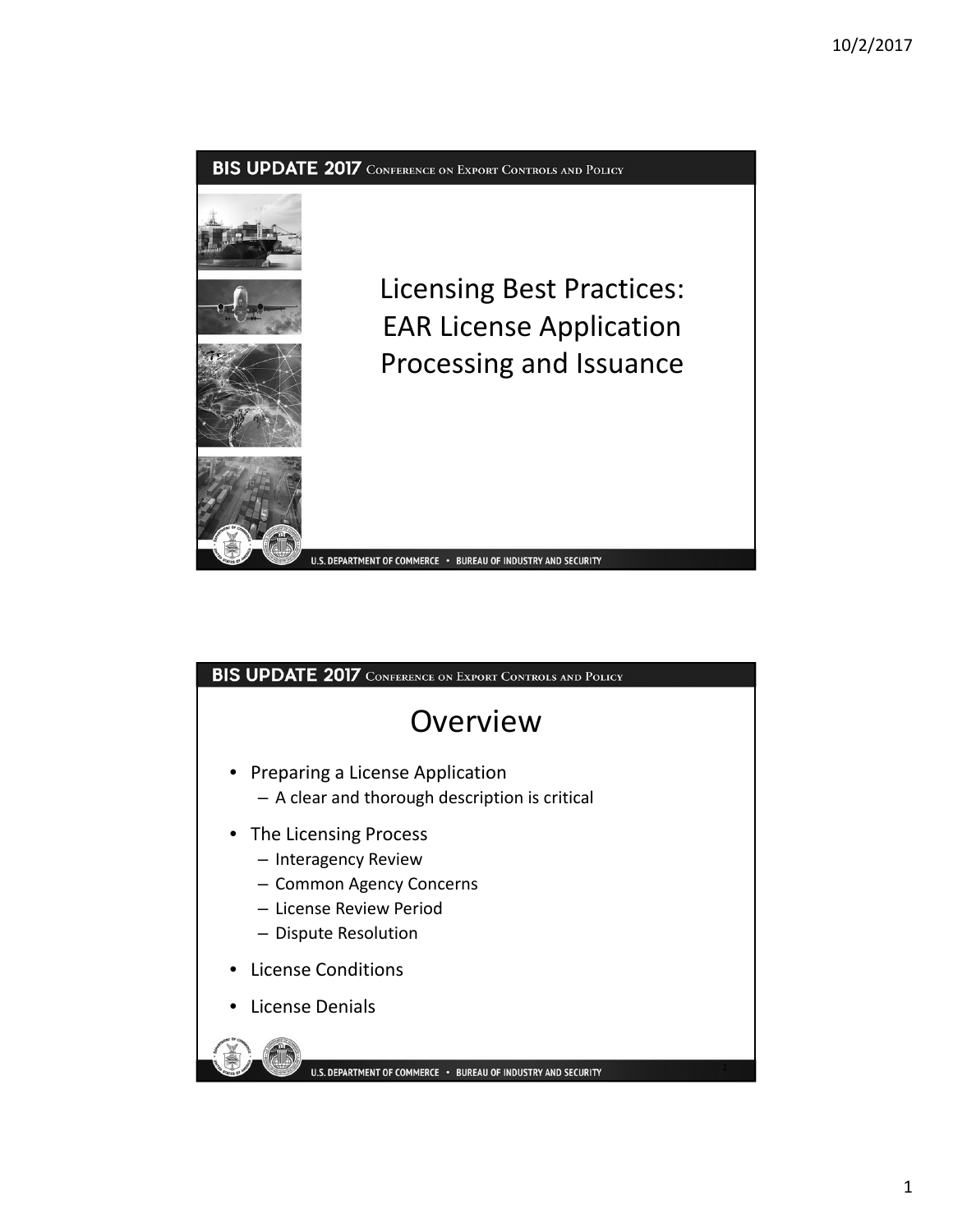#### BIS UPDATE 2017 CONFERENCE ON EXPORT CONTROLS AND POLICY Preparing a License Application: A Thorough Application • On the license application – Define the item(s) in terms of the technical parameter(s) of the ECCN(s) – If technology, define what will and will not be transferred – Identify the specific end‐uses – Provide any information you know about the ultimate consignee/end‐ user(s) – Provide information on any internal controls in place to mitigate the risk of diversion or unauthorized end‐users/end‐uses – For 600‐series items, cite prior equivalent DDTC approvals • BIS licenses authorize exports/reexports to and among the end‐ users listed on license, so craft the license application accordingly.



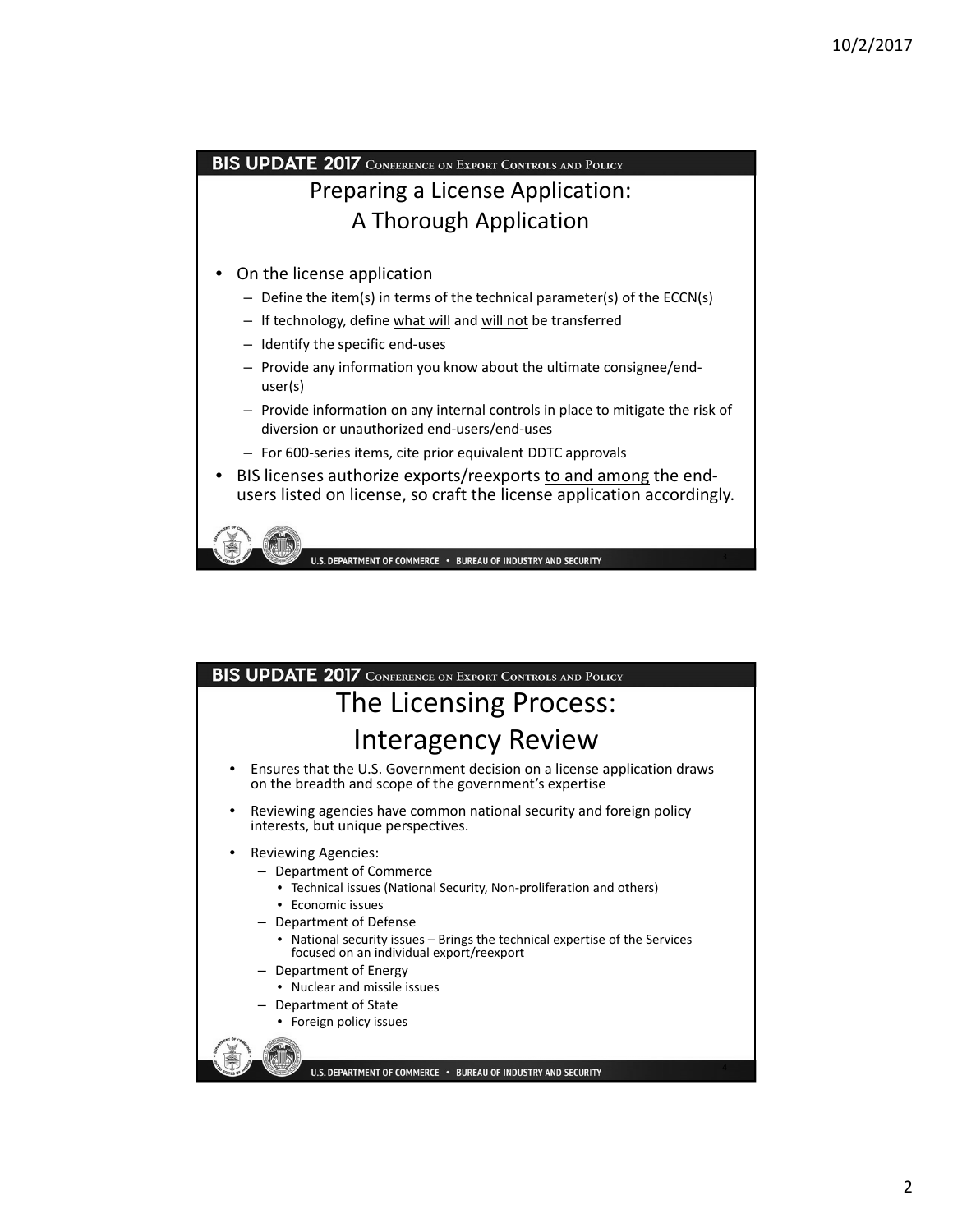

| <b>BIS UPDATE 2017</b> CONFERENCE ON EXPORT CONTROLS AND POLICY                                                                                          |
|----------------------------------------------------------------------------------------------------------------------------------------------------------|
| The Licensing Process:                                                                                                                                   |
| License Review Period                                                                                                                                    |
| • The Department of Commerce must review the<br>application and refer it to the reviewing agencies<br>within 9 days of receipt.                          |
| • Reviewing agencies have 30 days to respond with<br>recommendations.                                                                                    |
| • If the reviewing agencies concur on the disposition<br>of the license application, it will be:<br>- Approved<br>- Approved with conditions<br>- Denied |
|                                                                                                                                                          |
| U.S. DEPARTMENT OF COMMERCE . BUREAU OF INDUSTRY AND SECURITY                                                                                            |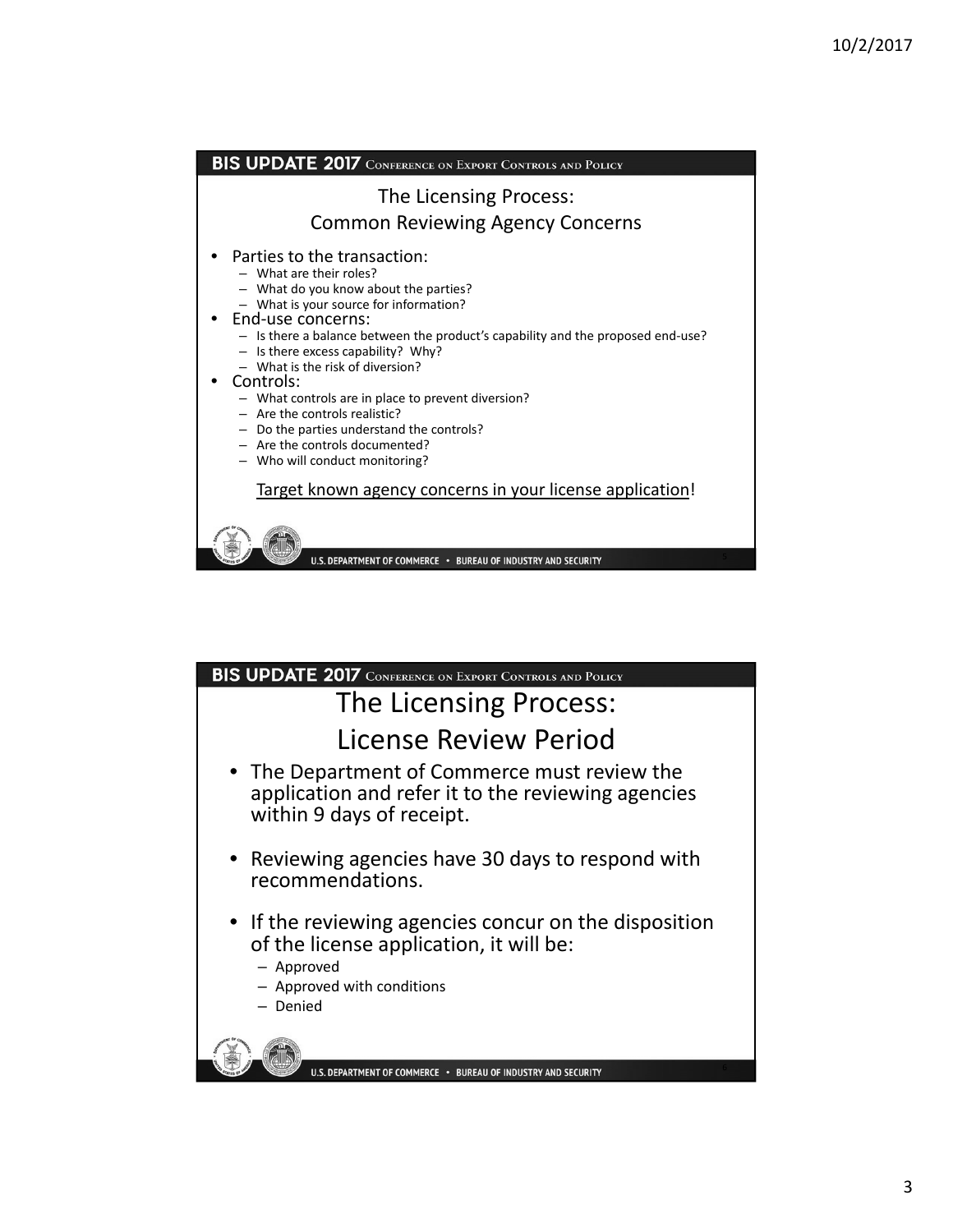

### Standard Scope on All Licenses

• "Unless limited by a condition set forth below, the export, reexport or transfer (in-country) authorized by this license is for the item(s), end-use(s), and parties described in the license application and any letters of explanation. The applicant is responsible for informing the other parties identified on the license, such as ultimate consignees and end-users, of the license's scope and of the specific conditions applicable to them. BIS has granted this license in reliance on representations the applicant made in the license application, letters of explanation, and other documents submitted."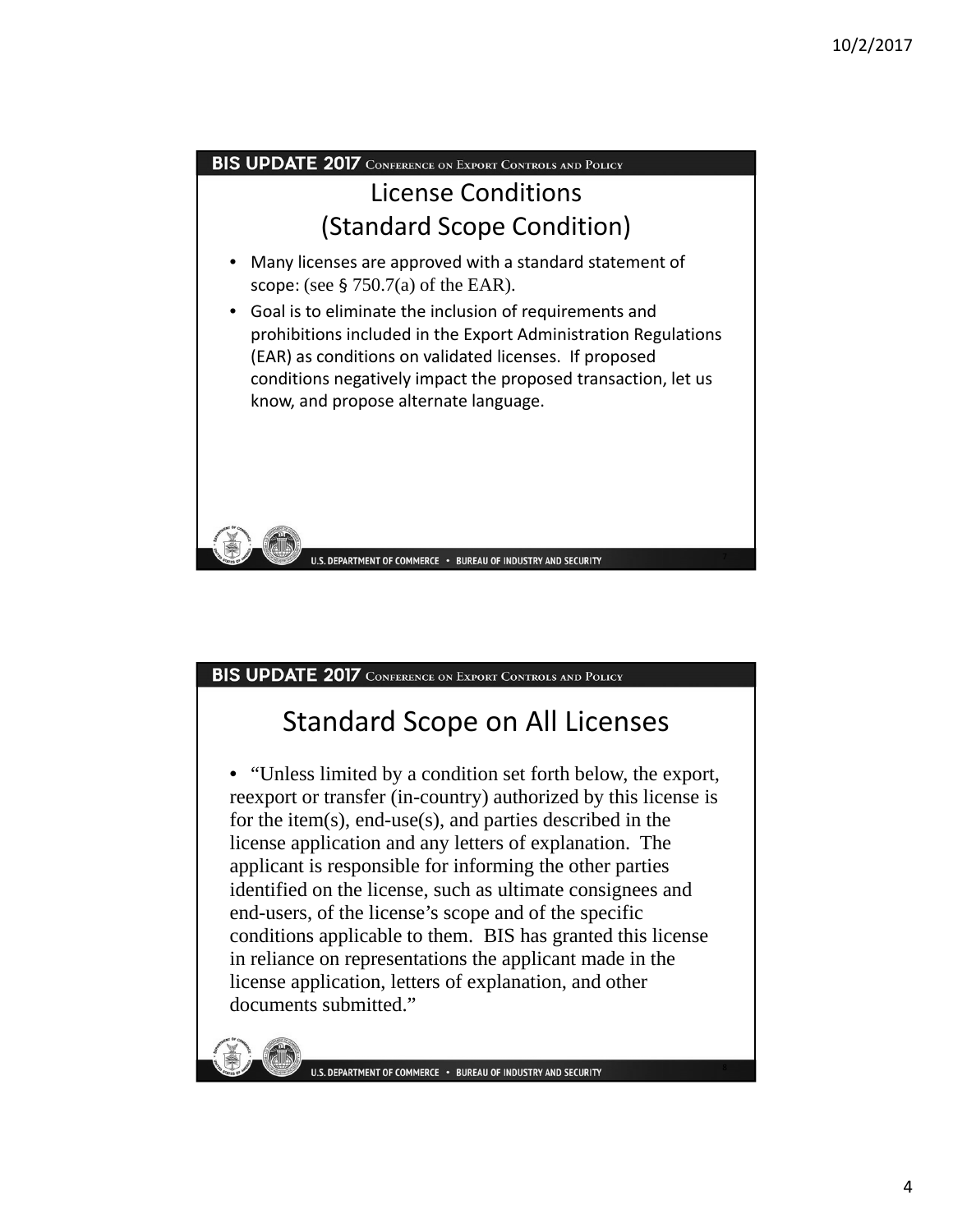

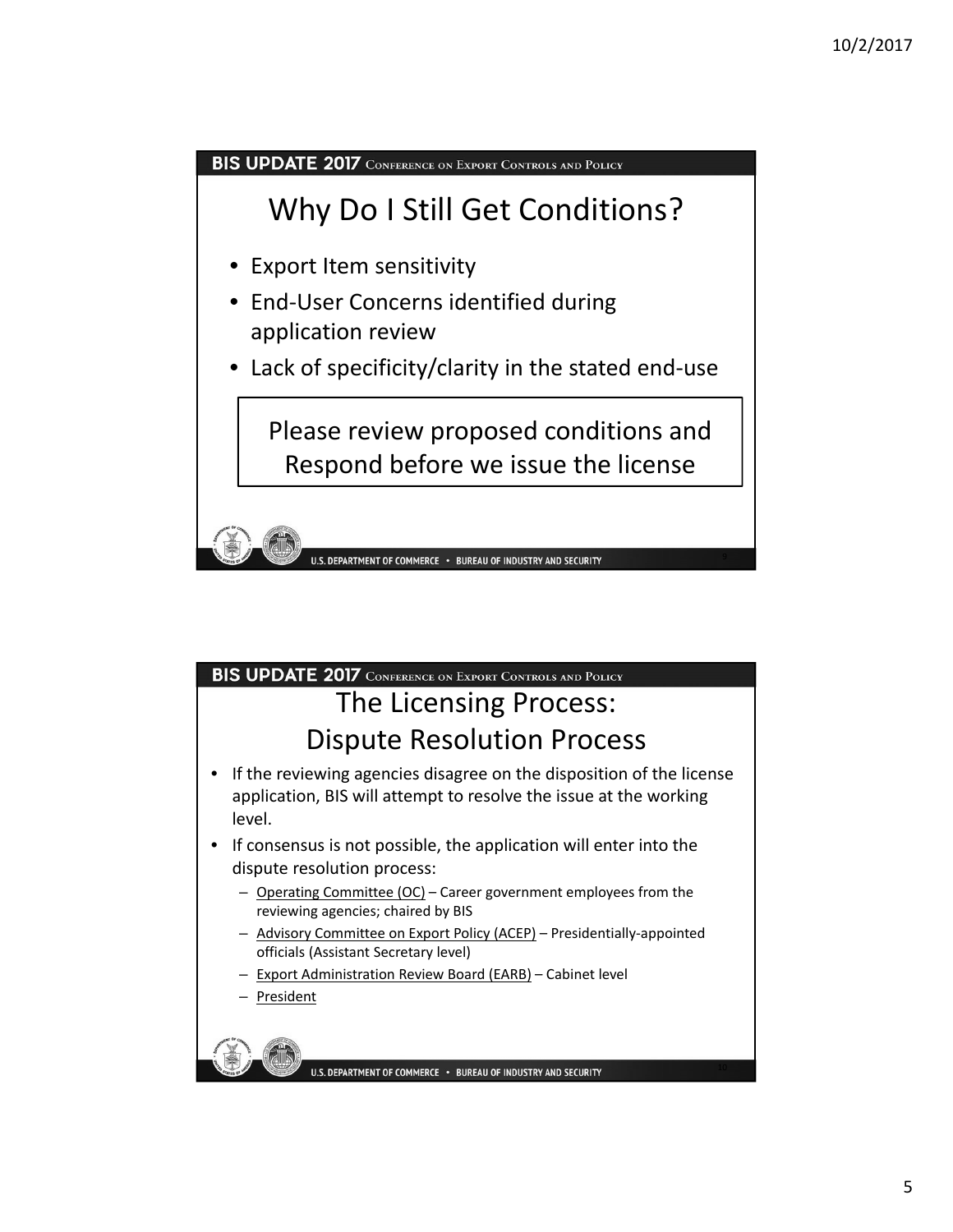## License Denials Do Occur

- If your transaction involves General Prohibitions 4 through 10 parties/end‐uses/circumstances, the general presumption is denial.
- You will normally have contact with Licensing Officer during the course of review.
- When an interagency decision is made to deny a license application, you will receive an Intent to Deny Letter.
	- May be transmitted via SNAP‐R
- You have 20 days to respond with additional information that may overcome our concerns.
- If no response after 20 days, the case will be denied.
- The applicant almost always has the option to request that the case be RWA'd.



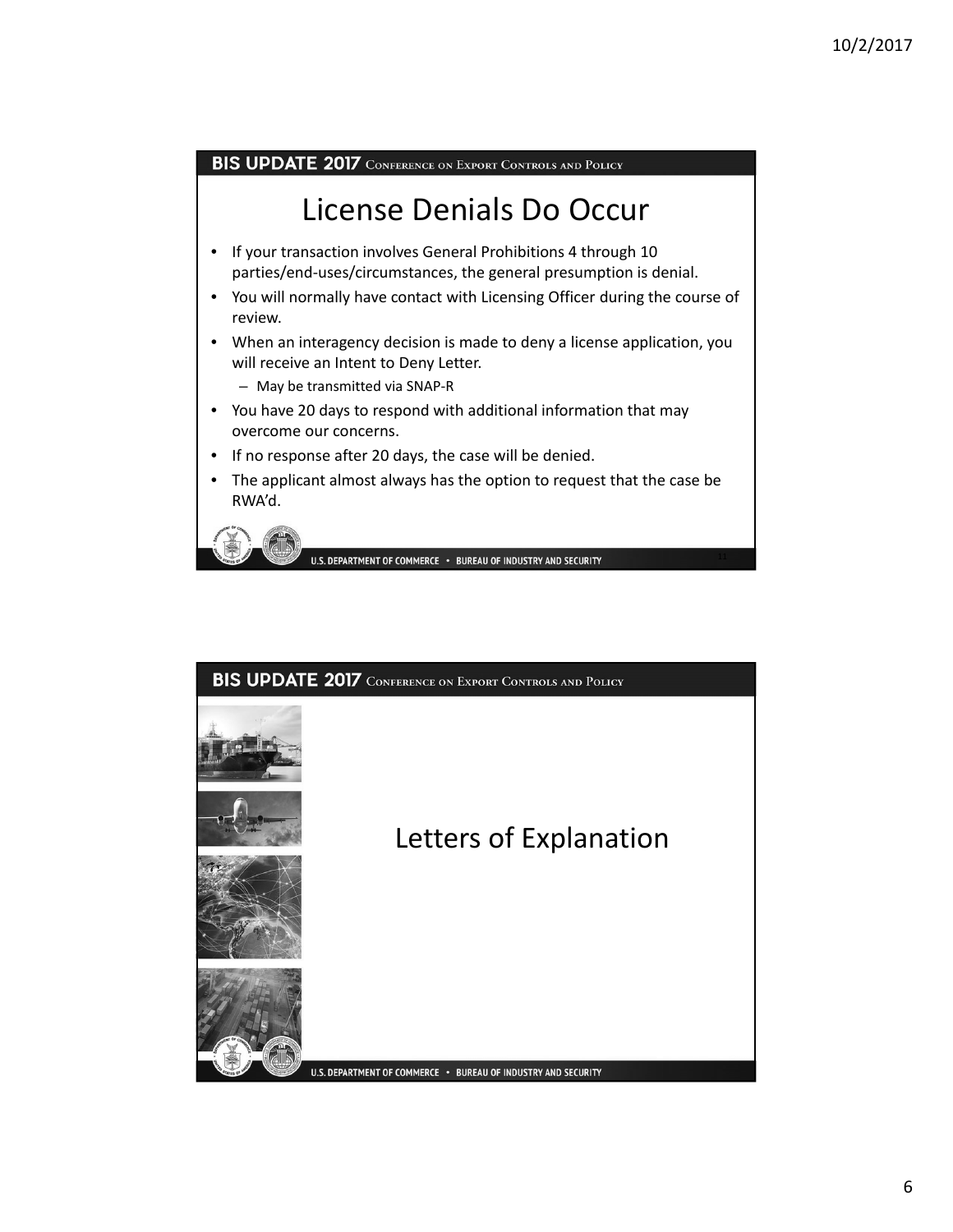

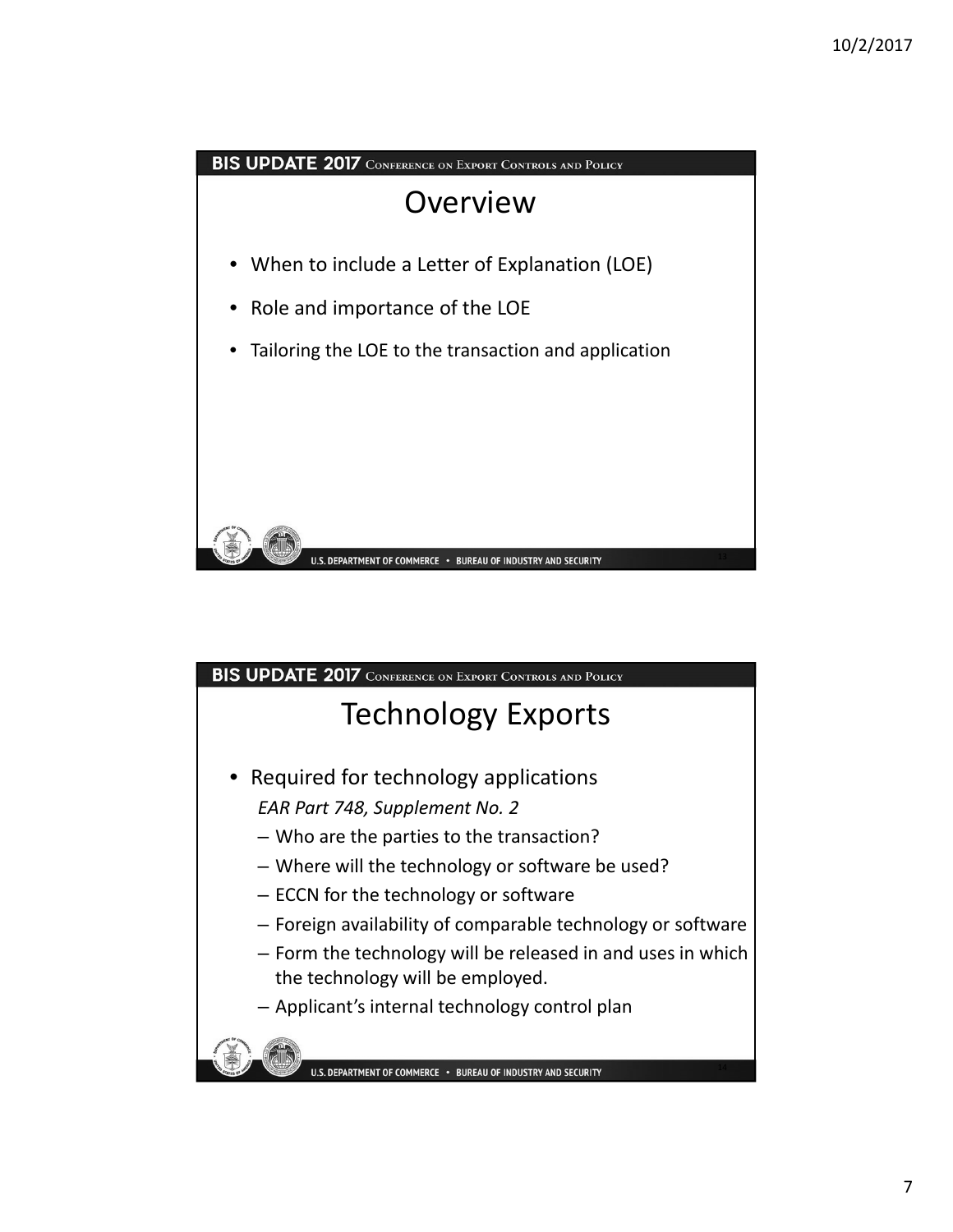

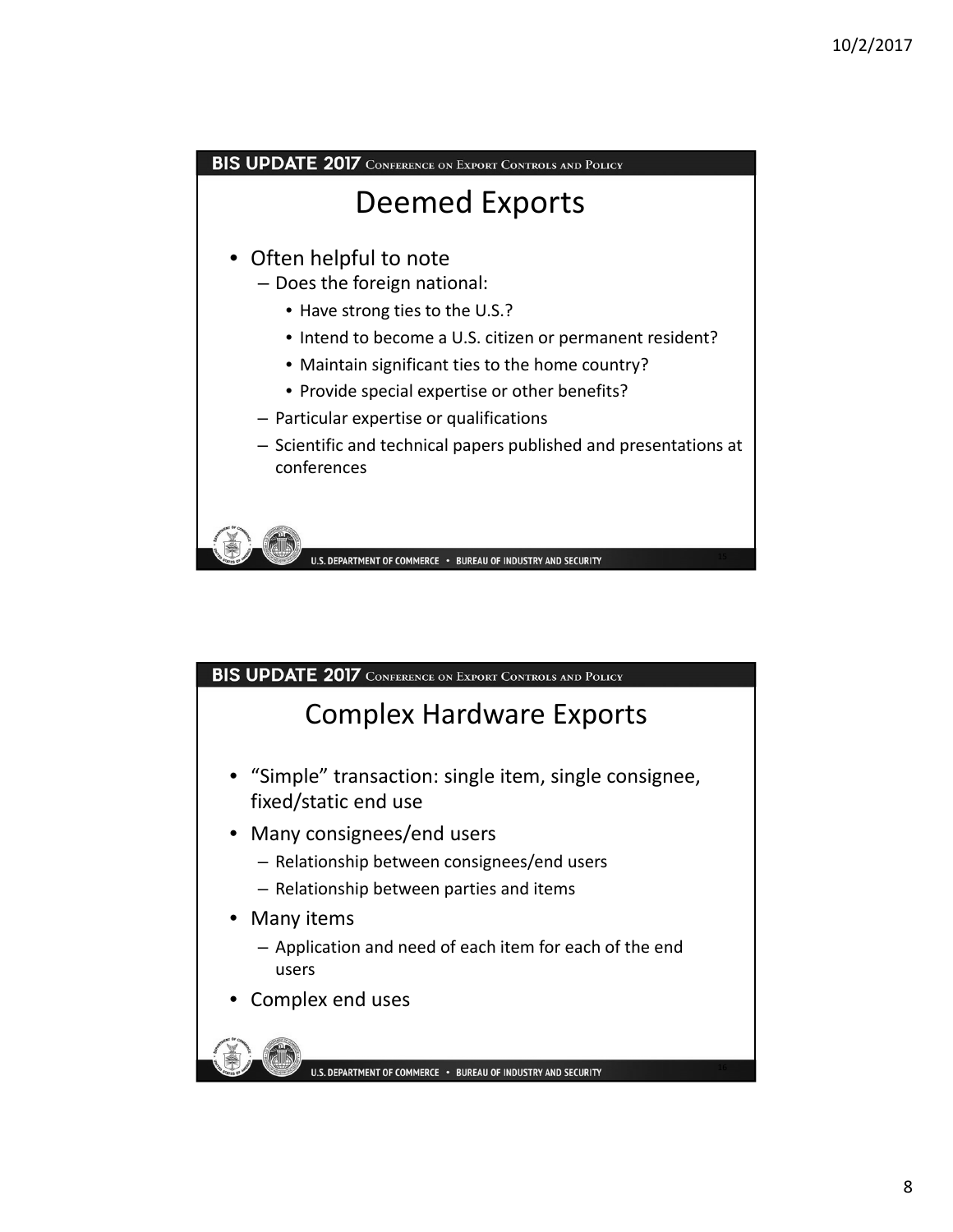### Licensing: Standard Scope

Unless limited by a condition set forth below, the export, reexport or transfer (in‐country) authorized by this license is for the item(s), end‐use(s), and parties described in the license application and any letters of explanation. The applicant is responsible for informing the other parties identified on the license, such as ultimate consignees and end‐users, of the license's scope and of the specific conditions applicable to them. BIS has granted this license in reliance on representations the applicant made in the license application, letters of explanation, and other documents submitted.



#### BIS UPDATE 2017 CONFERENCE ON EXPORT CONTROLS AND POLICY

#### Standard Scope and LOEs

- License authorizes the transaction as represented in the LOE only
- An export, reexport, or in-country transfer that materially differs from that described in the LOE requires another authorization
- LOEs provide an opportunity to place boundaries around, or "self‐condition," technology, deemed export, and complex hardware licenses